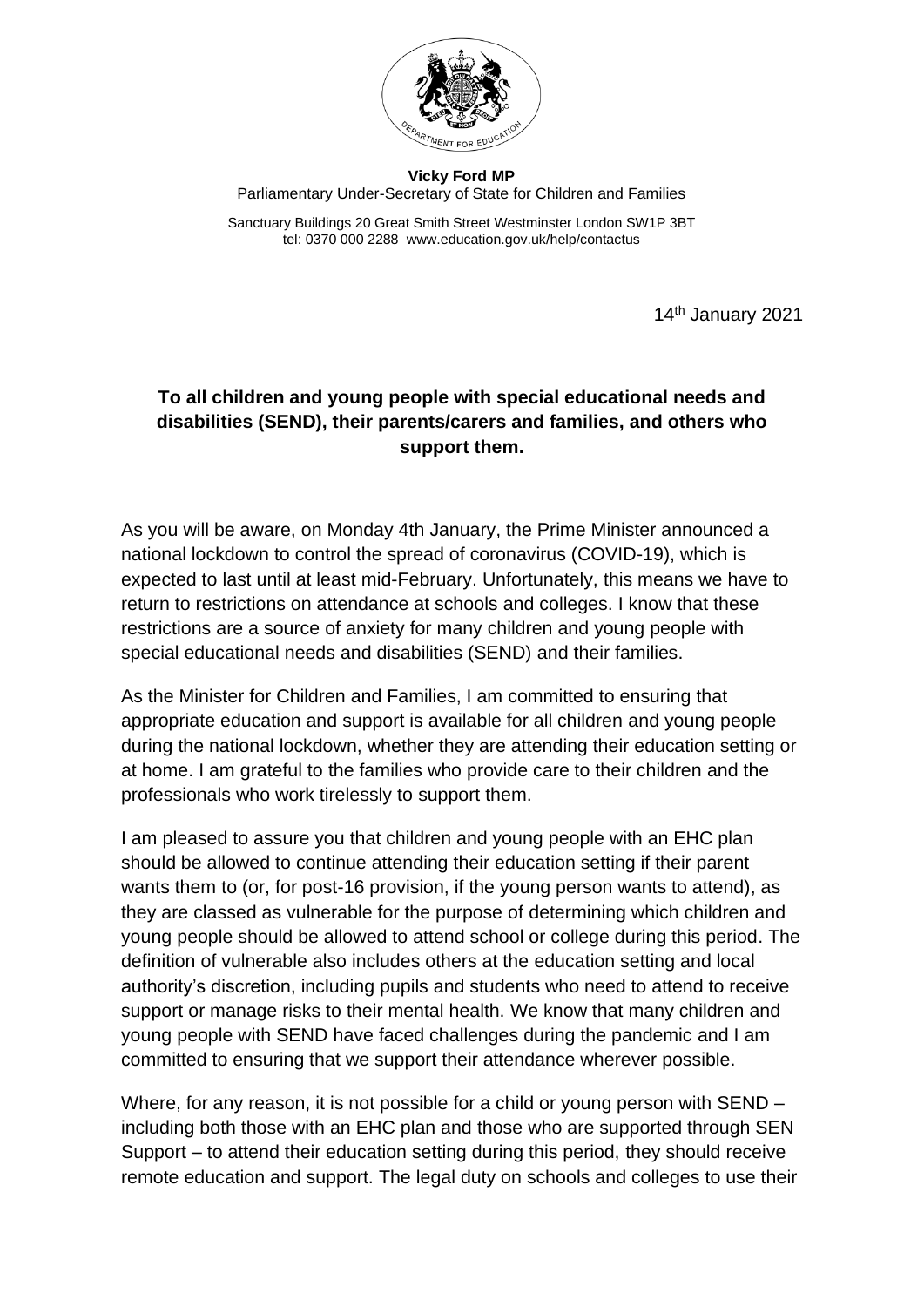best endeavours to meet the special educational needs of their pupils and students, including those supported through SEN Support, remains unchanged, whether they are attending school or college or at home for any period.

## **Attendance at education settings**

In the face of the rapidly rising numbers of cases of COVID-19 across the country and intense pressure on the NHS, it is essential that we reduce opportunities for mixing and transmission. For this reason, only vulnerable children and young people (including those with EHC plans) and children of critical workers should attend their school or college. Guidance on who should be allowed to access a school place can be found here:

[https://www.gov.uk/government/publications/coronavirus-covid-19-maintaining](https://www.gov.uk/government/publications/coronavirus-covid-19-maintaining-educational-provision/guidance-for-schools-colleges-and-local-authorities-on-maintaining-educational-provision)[educational-provision/guidance-for-schools-colleges-and-local-authorities-on](https://www.gov.uk/government/publications/coronavirus-covid-19-maintaining-educational-provision/guidance-for-schools-colleges-and-local-authorities-on-maintaining-educational-provision)[maintaining-educational-provision.](https://www.gov.uk/government/publications/coronavirus-covid-19-maintaining-educational-provision/guidance-for-schools-colleges-and-local-authorities-on-maintaining-educational-provision)

This is not a decision that we have taken lightly. I am aware of the challenge that this will present to children and young people, their parents and teachers. We will review this position regularly to ensure that all children and young people can return to face-to-face education as soon as possible.

I want to reassure you that the decision that attendance should be limited does not suggest that schools and colleges have become significantly less safe for children and young people. The risk of children and young people becoming seriously ill from COVID-19, including the new variant, continues to be very low, with the overwhelming majority experiencing no symptoms or very mild illness only. For children and young people who continue to attend their education setting, and their teachers, the system of protective measures means that any risks are well managed and controlled. Details on the system of protective measures that schools should put in place are included in guidance here: [https://www.gov.uk/government/publications/actions-for-schools-during-the](https://www.gov.uk/government/publications/actions-for-schools-during-the-coronavirus-outbreak)[coronavirus-outbreak.](https://www.gov.uk/government/publications/actions-for-schools-during-the-coronavirus-outbreak)

All pupils and students not receiving face-to-face education for whatever reason should be provided with suitable remote education. Education settings should work collaboratively with families, putting in place reasonable adjustments as necessary, so that pupils with SEND can successfully access remote education alongside their peers. We have also published a list of high quality online educational resources to support home learning. This includes resources that are suitable for pupils and students with special educational needs and disabilities (SEND) of all ages, from early years to those in further and higher education settings. The list of resources can be found here:

[https://www.gov.uk/guidance/get-help-with-remote-education#special-educational](https://www.gov.uk/guidance/get-help-with-remote-education#special-educational-needs-and-disabilities-send)[needs-and-disabilities-send.](https://www.gov.uk/guidance/get-help-with-remote-education#special-educational-needs-and-disabilities-send)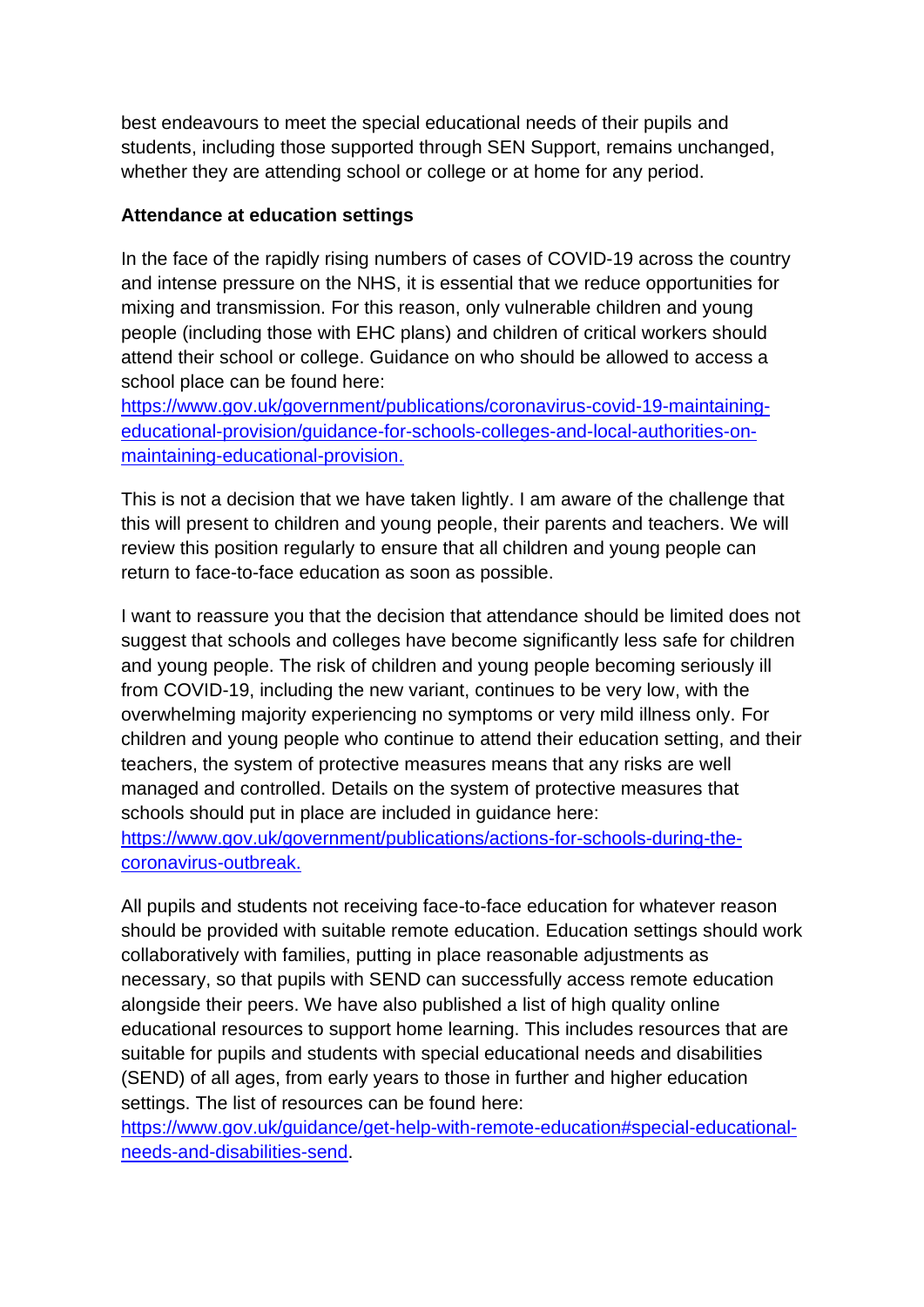In addition, where a child or young person has an EHC plan, it remains the duty of the local authority and health commissioning body to secure or arrange the provision specified in the plan under section 42 of the Children and Families Act 2014. However, I know that there may be times where it becomes more difficult to do so than usual. In these circumstances, education settings, local authorities and health partners (where applicable) should discuss with families to co-produce alternative arrangements for delivering provision. These decisions should be considered on a case-by-case basis which takes account of the needs of and circumstances specific to the child or young person, avoiding a one size fits all approach. At this stage, we do not intend to use the powers under the Coronavirus Act 2020 to modify the section 42 duty, but we will keep this position under review based on the evidence.

Special schools and special post-16 institutions should continue to welcome and encourage pupils and students to attend full-time (or as per their usual timetable) where the parent or carer wishes for their child to be able to attend (or for post-16 settings, where the young person wishes to attend). However, I know that there may be circumstances where it is not possible for specialist settings to provide their usual interventions and provision at adequate staffing ratios, or with staff with vital specialist training. In these cases, settings should seek to resume as close as possible to full-time provision as soon as possible, discuss these decisions with families in advance to agree an approach that would be in the child or young person's best interests, and then keep this under review. Guidance for special schools and specialist settings is available here:

[https://www.gov.uk/government/publications/guidance-for-full-opening-special](https://www.gov.uk/government/publications/guidance-for-full-opening-special-schools-and-other-specialist-settings)[schools-and-other-specialist-settings.](https://www.gov.uk/government/publications/guidance-for-full-opening-special-schools-and-other-specialist-settings)

Some children and young people and their families may be understandably apprehensive about attending school or college, even where they may benefit from the routine and support available through continued attendance. In the first instance, I strongly encourage parents or young people to discuss any concerns with the education setting, to see whether any reassurance could be provided or adjustments made to support attendance. Education settings, working with other local partners where appropriate, should consider carefully the concerns of the parent or young person and work collaboratively with families so that, where appropriate, the child or young person can be supported to attend.

The decision for a child or young person with an EHC plan to stay away from their education setting is ultimately a matter of choice rightly for parents and young people. If a parent wishes for their child to be absent or a young person chooses not to attend, they should inform the education setting of this so it can be properly recorded. Given the exceptional circumstances, the Departmental guidance is clear that it expects leaves of absences to be granted. Absence will not be penalised.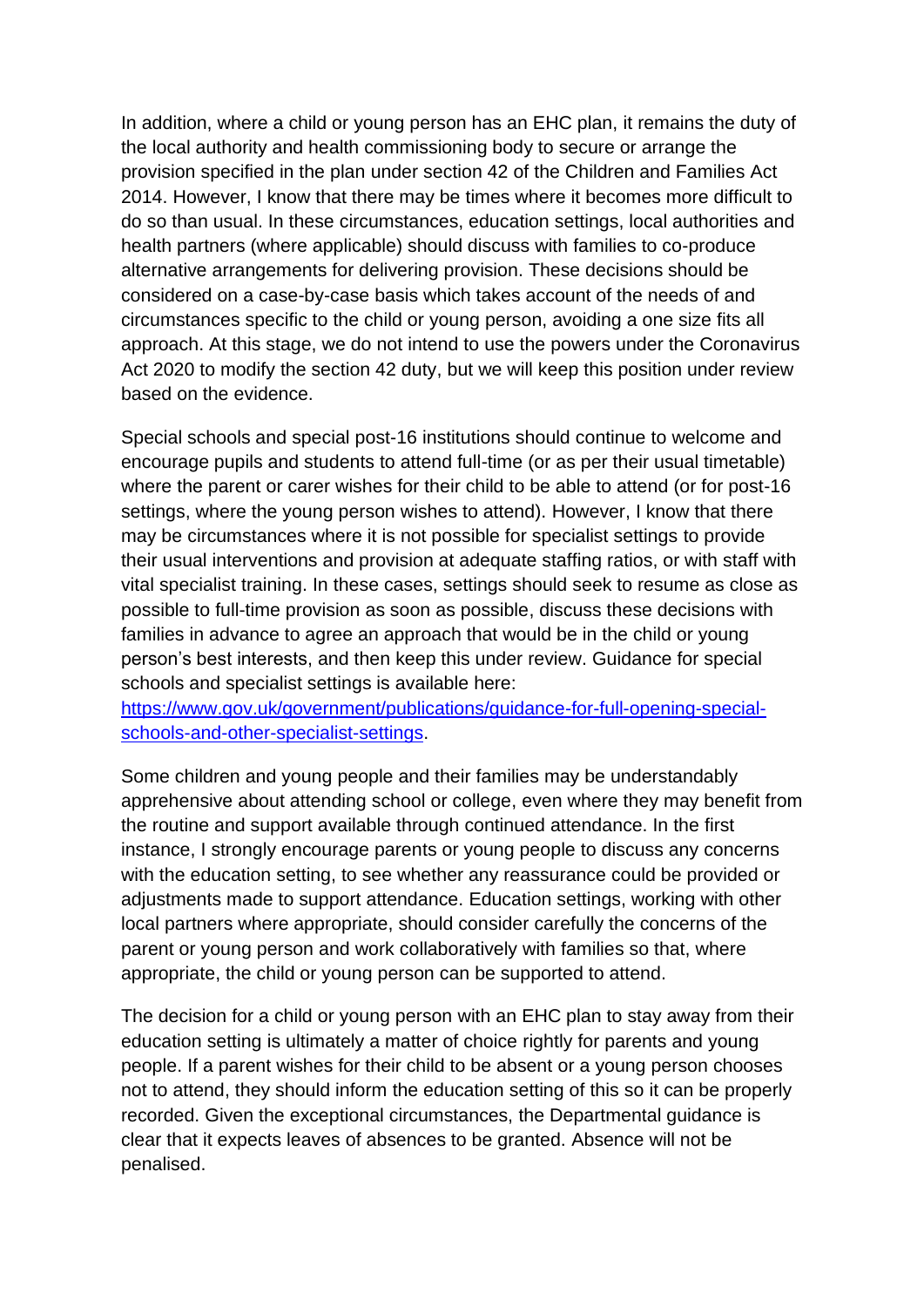### **Children who are clinically extremely vulnerable**

The Department of Health and Social Care (DHSC) has published updated guidance on shielding and protecting people who are clinically extremely vulnerable from COVID-19, which is available here: [https://www.gov.uk/government/publications/guidance-on-shielding-and](https://www.gov.uk/government/publications/guidance-on-shielding-and-protecting-extremely-vulnerable-persons-from-covid-19)[protecting-extremely-vulnerable-persons-from-covid-19.](https://www.gov.uk/government/publications/guidance-on-shielding-and-protecting-extremely-vulnerable-persons-from-covid-19)

As our knowledge of COVID-19 has grown, we now know that very few children and young people are at highest risk of severe illness. Doctors have therefore been reviewing all children and young people who were initially identified as clinically extremely vulnerable to confirm whether they are still thought to be at the highest risk of becoming seriously ill and discussing this with families. Those aged 18 or over who have been identified as clinically extremely vulnerable should have received a letter informing them of the updated guidance.

Where parents have discussed this with their child's doctors and doctors have confirmed that a child or young person is still considered clinically extremely vulnerable (or, for those aged 18 and over, they have received a shielding letter), they are advised not to attend their education setting during the national lockdown. Education settings should work with local authorities and health partners to ensure that remote education and support is put in place for any pupils or students who are not attending their education setting.

### **Mass testing in specialist schools and special post-16 institutions**

The Government is delivering a programme of rapid asymptomatic testing in the first half of the Spring term for children and young people in year 7 and above (or equivalent) and school staff, which will be delivered in mainstream and special schools with secondary-aged pupils, special post-16 institutions, Pupil Referral Units and other Alternative Provision schools. This will help to identify asymptomatic positive cases and break the chains of transmission of coronavirus. This is particularly important in special schools and specialist colleges, where the education and care provided often involves close proximity between children or young people and staff and social distancing can be harder to observe.

Testing is voluntary, so no child or young person will be tested unless informed consent has been given by the appropriate person (usually the parent or young person). As such, no children or young people will be prevented from receiving face-to-face education if for any reason they are not tested.

The test involves a swab of the throat and/or nose. Although the majority of secondary-aged children and young people will be able to self-swab, we recognise that the self-swabbing may cause significant concerns for some children and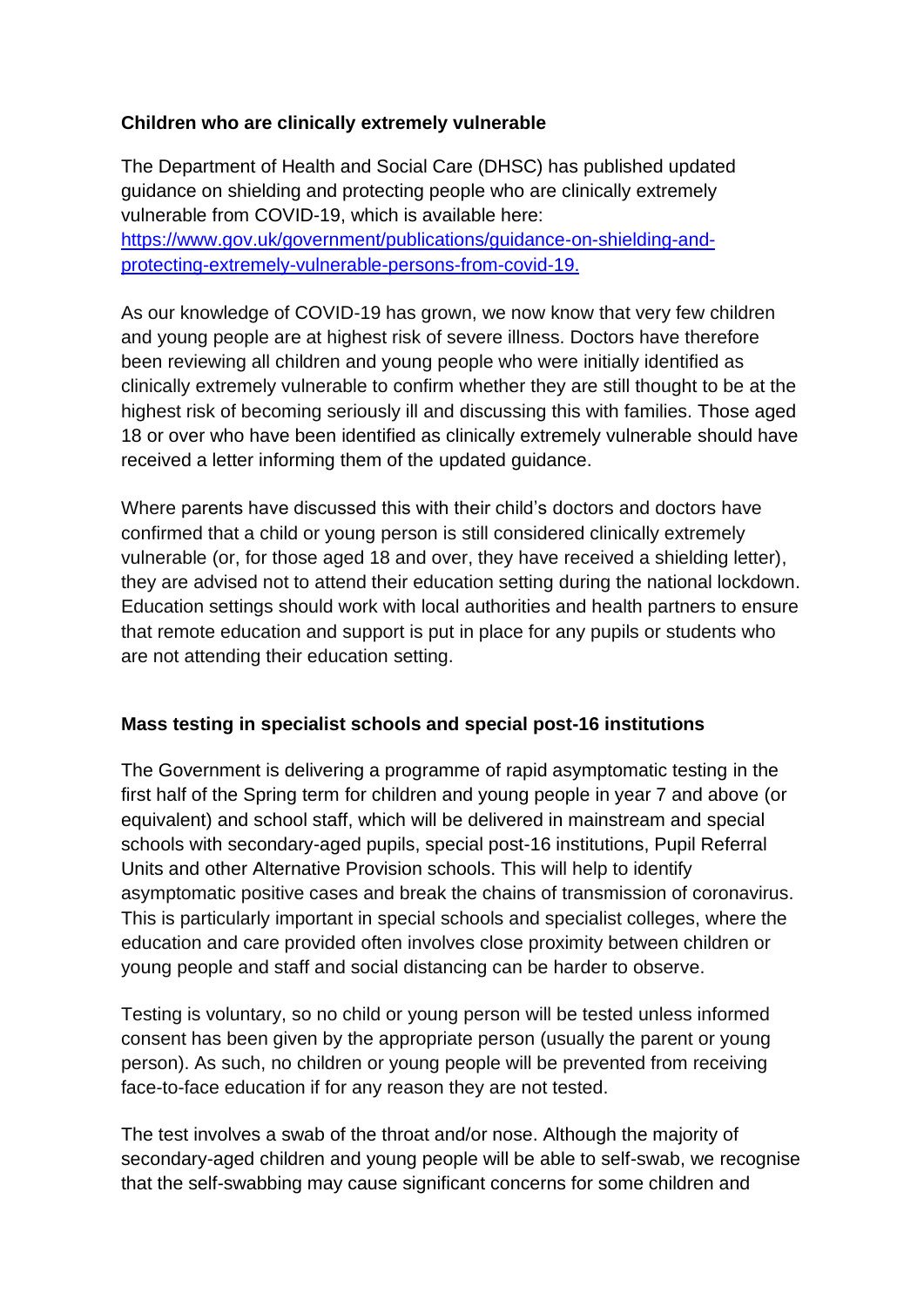young people with SEND. Where self-swabbing is not possible, special schools and special post-16 institutions are likely to have staff who have undertaken a variety of training to support health needs and who could administer swabs where appropriate. In exceptional circumstances, settings may want to work with parents to agree to a parent coming in to support their child to self-swab or to swab their child.

Detailed guidance on mass asymptomatic testing in specialist settings is available here: [https://www.gov.uk/government/publications/guidance-for-full-opening](https://www.gov.uk/government/publications/guidance-for-full-opening-special-schools-and-other-specialist-settings/mass-asymptomatic-testing-in-specialist-settings)[special-schools-and-other-specialist-settings/mass-asymptomatic-testing-in](https://www.gov.uk/government/publications/guidance-for-full-opening-special-schools-and-other-specialist-settings/mass-asymptomatic-testing-in-specialist-settings)[specialist-settings.](https://www.gov.uk/government/publications/guidance-for-full-opening-special-schools-and-other-specialist-settings/mass-asymptomatic-testing-in-specialist-settings) Resources and information for staff have been made available to schools and colleges as they set up their programme. More information for young people and their families, including visuals and easy-read format written materials, will be made available shortly.

### **Health services and respite for children and young people with SEND**

During the national lockdown, there continues to be an exception to the restrictions on leaving your home and on gatherings set out in Regulations for provision in an EHC plan. This means that children and young people can continue to receive appropriate support from health and social care services where it is reasonably necessary for the purposes of provision specified in an EHC plan. Specialists, therapists, clinicians and other support staff can provide interventions as usual, including where this requires them to move between settings.

In addition, there is also an exception to the restrictions on leaving your home and on gatherings set out in the Regulations where this is reasonably necessary for the purpose of respite care for a vulnerable or disabled person. This means that parents and carers may continue to access respite care to support them in caring for their disabled children during the national lockdown, including both services which care for children away from home and care which is delivered in the family home. Guidance for parents on early years providers, schools and colleges, which sets out that respite provision for families of disabled children can continue to operate, is available here: [https://www.gov.uk/government/publications/what](https://www.gov.uk/government/publications/what-parents-and-carers-need-to-know-about-early-years-providers-schools-and-colleges-during-the-coronavirus-outbreak)[parents-and-carers-need-to-know-about-early-years-providers-schools-and](https://www.gov.uk/government/publications/what-parents-and-carers-need-to-know-about-early-years-providers-schools-and-colleges-during-the-coronavirus-outbreak)[colleges-during-the-coronavirus-outbreak.](https://www.gov.uk/government/publications/what-parents-and-carers-need-to-know-about-early-years-providers-schools-and-colleges-during-the-coronavirus-outbreak)

I know that there are many positive examples of local authorities having worked with families to agree flexible solutions for delivering support – for example, increasing the use of direct payments – and I would encourage this collaborative working to continue. Parents of disabled children under 5 who require continuous care can also continue to form a support bubble with one other household, and parents of all children under 14 can continue to form a childcare bubble. Guidance